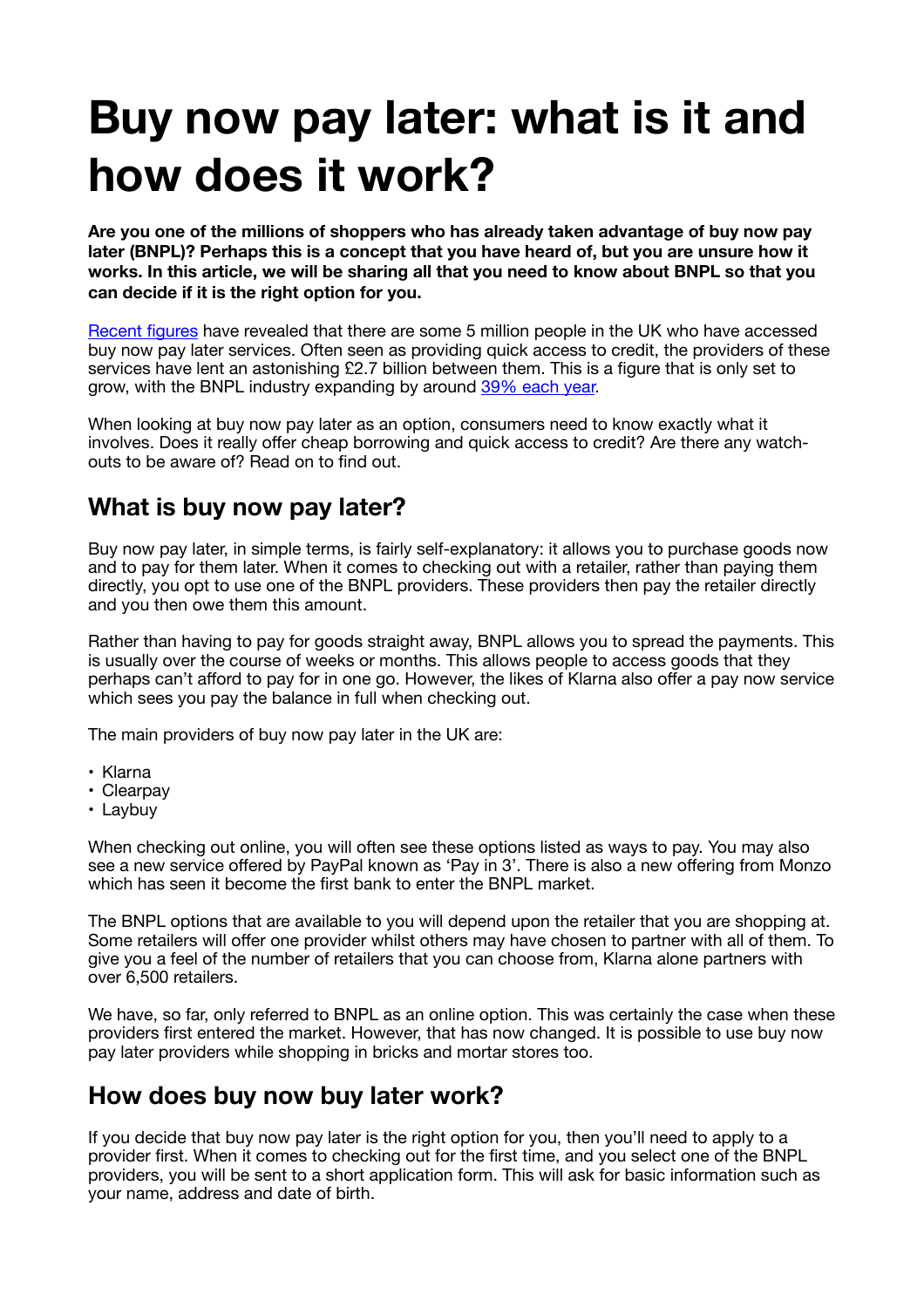The provider that you are trying to use will then carry out a check on you. This is partly done to confirm your identity, but it also looks at your credit file. The important point to note here is that this is a soft credit check as opposed to a hard one. This means that it doesn't leave a footprint that other lenders can see.

The application process is extremely fast and this is what makes BNPL convenient. It allows quick access to credit that, even with the application process, can see you checking out in a matter of moments. Of course, when your account has been approved, future checkouts are even faster.

With an account set up, you are given a credit limit that you can spend up to. This is usually in the hundreds of pounds rather than the thousands that you may be able to access with a credit card. When you make a purchase, the amount of the purchase comes from the balance that is available to you.

Your purchase is paid for by the BNPL provider and you then agree to repay them the full amount. With Klarna, this sees monthly payments being made. Laybuy charges you weekly whereas Clearpay takes fortnightly payments. This is seen as cheap borrowing as there are no fees for you to pay to access, and use, the credit: the companies make money by charging the retailers.

## **Who uses BNPL, and why?**

With buy now pay later offering a cheap borrowing option, it is perhaps unsurprising that it is a popular service. Figures show that some 37% of Brits use BNPL. It appears that it is particularly popular with millennials, with 54% of this generation using buy now buy later services.

BNPL is great for people who are looking to manage their cash flow. If they know that an item is affordable, just not all in one go, then BNPL allows them to go ahead and make the purchase that they want. Spreading the payments means that buyers are left with more money in their banks when they need it.

The draw of buy now pay later for some people is the ease with which you can make returns. If you are buying clothes, as an example, it may be that these don't fit or look quite as you had expected. As you have not paid the full amount yet, there is no need to wait for an age for refunds to be made if you return the items.

BNPL can be used to purchase almost anything that you can think of. While its popularity began with clothing, you can now use it for tech devices, jewellery, and even groceries.

## **Are there are any downsides to buy now buy later?**

While the appeal of cheap borrowing and quick access to credit may be welcomed, there are some downsides that are worth being aware of. These include:

#### BNPL is unregulated

This is something set to change, but, as it stands right now, there is no regulation of the market. Also, when it comes to paying a BNPL company with a credit card, you are not covered by valuable Section 75 protection. However, it is still possible to pursue a chargeback if you are unhappy with a purchase.